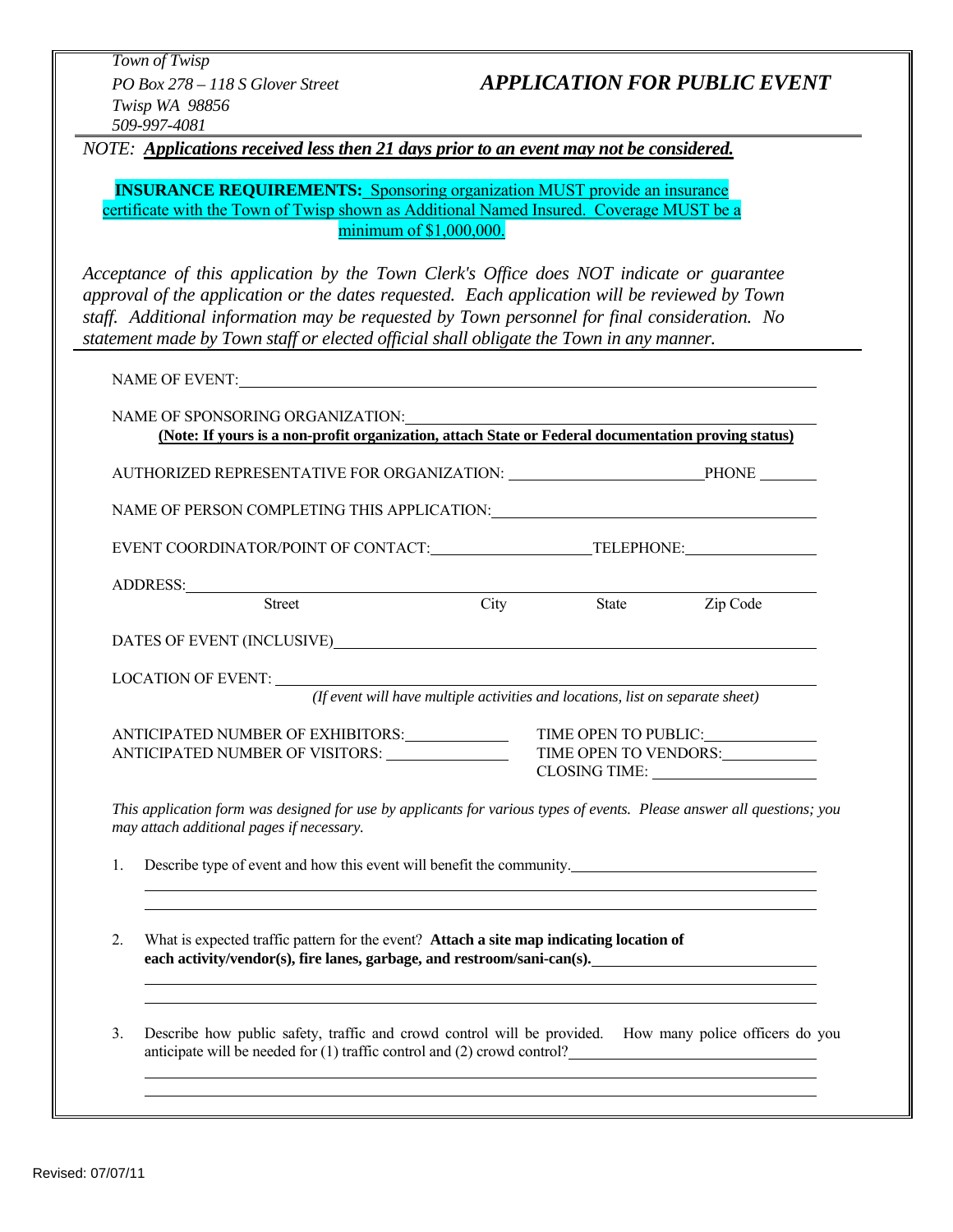- 4. Describe how sanitation control (garbage and restrooms) will be provided and maintained.
- 5. How many participants and visitor cars are anticipated and where will parking be provided?
- 6. How have parking impacts been coordinated with the neighbors (residential and/or business)?
- 7. Describe how fire lanes will be identified and kept open.

l

 $\overline{a}$ 

 $\overline{a}$ 

 $\overline{a}$ 

 $\overline{a}$ 

8. Will this event require the closure of any street? If so, list street name with date and time of requested closure.

and the control of the control of the control of the control of the control of the control of the control of the

- 9. If any event activity or vendor requires electrical connections or other accommodation to operate, indicate location and how you anticipate meeting their needs.
- 10. How will the event area be cleaned during and after the event?
- 11. When specifying location of event activity/vendor(s), do you anticipate utilizing any area not owned or managed by the Town of Twisp?  $Yes$   $No$  If yes, the **owner/manager of subject property must complete and sign the following:** *(Please ask for additional forms if multiple properties are being used and have different owners.)*  Purpose of private property used. (Example, parking for event, lodging workers etc.) \_\_\_\_\_\_\_\_\_\_\_\_\_\_\_\_\_\_\_\_\_\_\_\_\_

| Name of property owner:             |            |
|-------------------------------------|------------|
| Authorizing authority:              | Title:     |
| Address:                            | Telephone: |
| Signature of authorizing authority: |            |

- A. If the Town of Twisp approves this application for public event, will your organization grant permission for the sponsoring organization to use your property on the dates specified, for the purpose and activities described in this application? Nes No If yes, please complete the following:
- B. Are there any limitations or restrictions on use of your property? \_\_\_\_\_\_\_\_\_\_ Yes \_\_\_\_\_\_\_\_ No If yes, please describe in detail
- C. Do you require the Event Sponsor list you as an Additional Named Insured and provide an insurance certificate to your organization prior to the event date? No No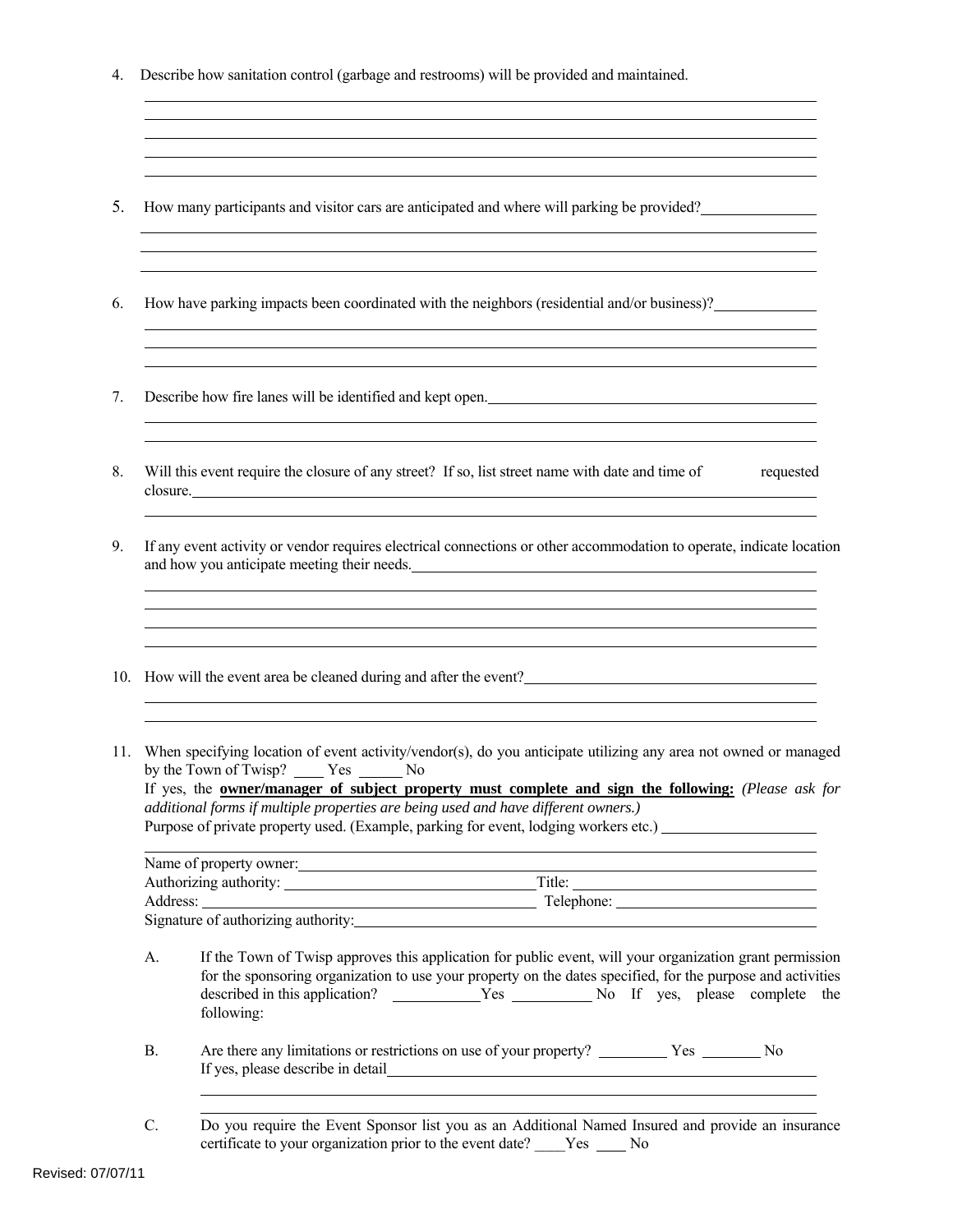If yes, please indicate coverage limits you require for general liability, property damage and or personal injury?

12. If the nature of this event requires event workers to stay overnight (such as carnival or other event workers) where and how do you anticipate providing the needed lodging? If you anticipate utilizing private property(s) for lodging or other purposes, **the owner of the subject property(s) must complete #12.**

13. Please provide any other information which you believe will assist the town in the review process

#### **If alcohol will be part of this event, please complete the following:**

Name of Applicant Theorem 2012 is the Second Phone Phone Phone Phone 2014

 $\overline{a}$  $\overline{a}$   $\overline{a}$  $\overline{a}$ 

The appropriate license/permit must be issued from the State prior to approval of this event permit. Please check which license/permit will be obtained.

#### \_\_\_\_\_\_\_\_\_\_ **Banquet Permit** (**WAC 314-18**):

\*Event will be held in a public place

\*Beer and/or wine *will not* be sold

\*Event will not be open to the public

## \_\_\_\_\_\_\_\_\_\_ **Special Occasion License** (**WAC 314-05**):

\*Event will be held in a public place

\*Beer and/or wine *will* be sold

\*General Public is invited to the event

\*For Non-profit organizations only. Please attach proof of non-profit status.

## **A \$500.00 refundable damage deposit must be paid to the Town of Twisp with this application, payable upon final approval of event.**

#### **Additional requirements are as follows:**

-Permit/license must be posted on site of event.

-Licensees must place solid barriers around areas that are classified as off-limits to minors. The barriers must clearly separate restricted areas and must be at least 42 inches high. "Minor Prohibited" signs, as required by WAC 314-11-060, must be posted at each entrance to restricted areas (WAC 314-02-025).

-I.D. checks are required to prevent use or sale of beer and/or wine to a minor.

-"Beer Gardens" with an expected occupancy of more than 100 people shall require additional security provided by the Town's recognized law enforcement authority.

The fee for added security to be paid to the Town of Twisp by the hosting organization will be at a rate of \$50.00 per hour for each officer.

## *It is unlawful to attach any notice, bill, poster, sign, wire, rod or cord to any tree or scrub within any park. All permitted signs as described above, shall be removed immediately following the completion of your event.*

I, \_\_\_\_\_\_\_\_\_\_\_\_\_\_\_\_\_\_\_\_\_\_\_\_\_\_\_\_\_(Organization name), agree to indemnify and hold harmless the Town of Twisp, its officers, employees, elected officials and agents from and against any claims, damages or lawsuits, including any attorneys' fees incurred by the Town, on account of any personal injury or property damage that occurred to any person or entity as a result of \_\_\_\_\_\_\_\_\_\_\_\_\_\_\_\_(Organization name) its officers, directors, employees, agents or volunteers' use of Town property, or property controlled by the Town, and as set forth in this Town Public Event Application.

**The Town of Twisp agrees that no person shall on the grounds of race, color, national origin, or sex, be discriminated against in the programs or activities of the Town.**

**Signature of Authorized Representative of Organization Date**